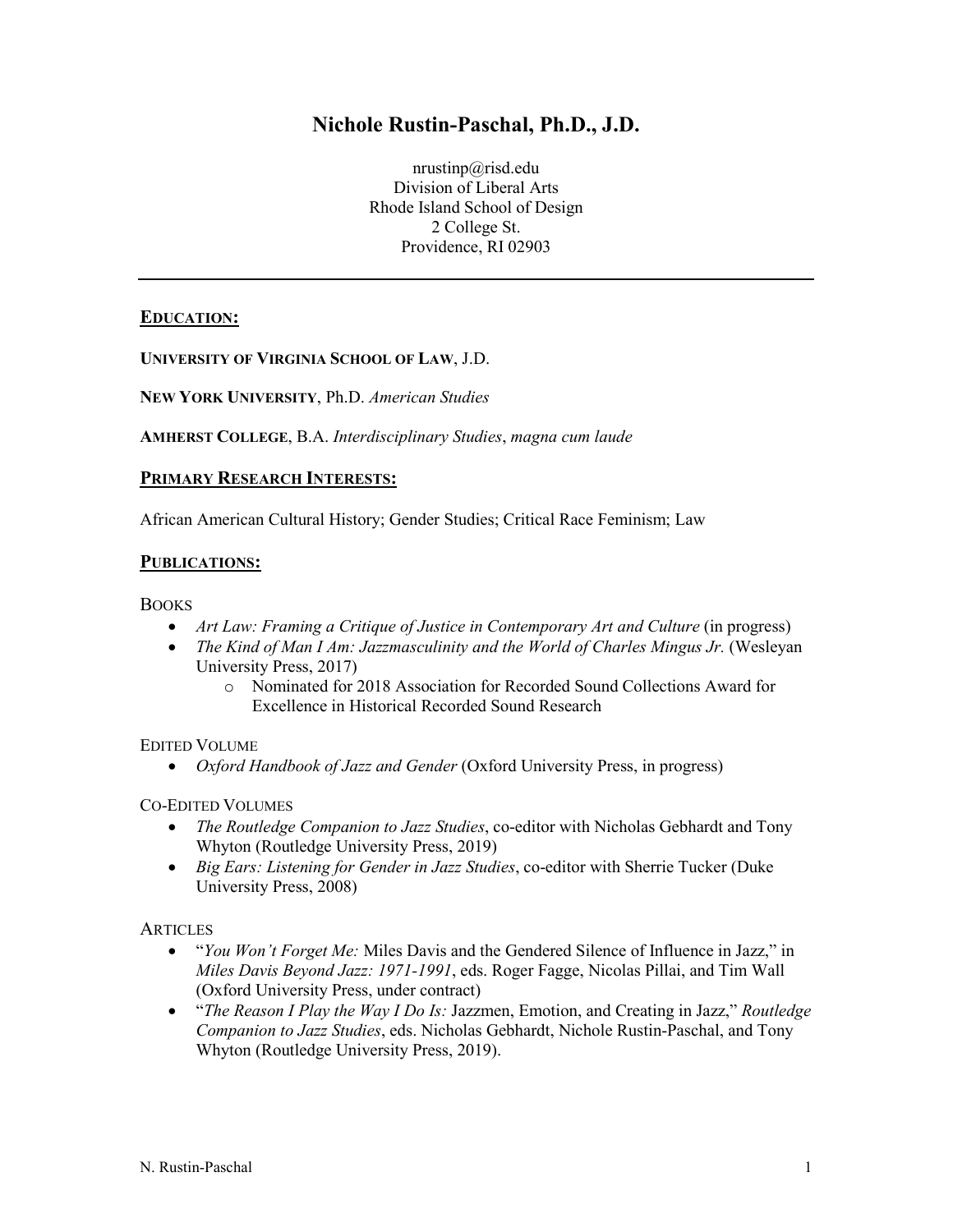- "*Self Portrait*: On Emotion and Experience as Useful Categories of Gender Analysis in Jazz History," in *Jazz Debates/Jazzdebatten*, edited by Wolfram Knauer. Jazzinstitut Darmstadt, (2014): 119-148.
- "Online Behavioral Targeting and E-Deceptive Campaign Practices," William & Mary *Bill of Rights Law Journal*, 19:4 (2011): 907-925.
- "blow, man, blow! Representing Gender, White Primitives, and Jazz Melodrama through *A Young Man with a Horn*." In *Big Ears: Listening for Gender in Jazz Studies*, 361-392 (Duke University Press, 2008) (refereed).
- "Introduction," co-authored with Sherrie Tucker. In *Big Ears: Listening for Gender in Jazz Studies*, 1-28 (Duke University Press, 2008) (refereed).
- "'Mary Lou Williams Plays Like a Man!:' Gender, Genius, and Difference in Black Music Discourse," *South Atlantic Quarterly* 104:3 (Summer 2005): 445-462.
- "*Cante Hondo*: Charles Mingus, Nat Hentoff, and Jazz Racism," *Critical Sociology* 32:2- 3 (2006): 309-331.
- "Forever Free: Modern Black Subjectivity and the Art of Bill Traylor and William Edmondson," in *Bill Traylor and William Edmondson and the Modernist Impulse* (University of Illinois Press, 2004).

# **REVIEWS**

- Book Review: *Surveillance or Security? The Risks Posed by the New Wiretapping Technologies*, Susan Landau (MIT, 2011). EPIC Alert, 18.08, April 22, 2011, http://epic.org/alert/epic\_alert\_1808.html
- Book Review: *The Master Switch: The Rise and Fall of Information Empires*, Tim Wu (Knopf, 2010). EPIC Alert, 17.23, November 19, 2010, [http://epic.org/alert/epic\\_alert\\_1723.html](http://epic.org/alert/epic_alert_1723.html)
- Book Review: *Keeping Faith with the Constitution*, Goodwin Liu, Pamela S. Karlan, Christopher H. Schroeder (Oxford University Press, 2010). EPIC Alert, 17.20, October 14, 2010, [http://epic.org/alert/epic\\_alert\\_1720.html](http://epic.org/alert/epic_alert_1720.html)
- Review Essay: "Jams of Consequence: Rethinking the Jazz Age in Japan and China," *Blue Nippon: Authenticating Jazz in Japan*, E. Taylor Atkins and *Yellow Music: Media Culture and Colonial Modernity in The Chinese Jazz Age*, Andrew F. Jones. *Radical History Review*, Fall 2004, Issue 90.
- Book Review: *Race Music*, Guthrie Ramsey, Jr. (University of California 2003). *Journal of American History* (September 2004).
- Book Review: *Going for Jazz: Musical Practices and American Ideology*, Nicholas Gebhardt (Chicago 2001). *Journal of American History*, June 2003.
- Book Review: *Duke Ellington and his world*, A. H. Lawrence (Routledge 2001). *American Studies*, Summer 2003.
- Book Review: *The Black Diaspora: Five Centuries of Black Experience Outside Africa*, Ronald Segal. New York: Farrar, Straus, and Giroux, 1995. H-Net Review Project. July 1997.

ENCYCLOPEDIA ENTRIES

- "Charles Mingus," in *African-American Lives*, eds. Henry Louis Gates, Jr. and Evelyn Brooks Higginbotham (Oxford University Press, 2004).
- "Association for the Advancement of Creative Musicians," "Jazz Composers Guild," "Mutual Musicians' Foundation," "National Association of Negro Musicians," and "Society of Black Composers," in *Organizing Black America: An Encyclopedia of African American Associations*, ed. Nina Mjagkij (New York: Garland Publishing, 2002).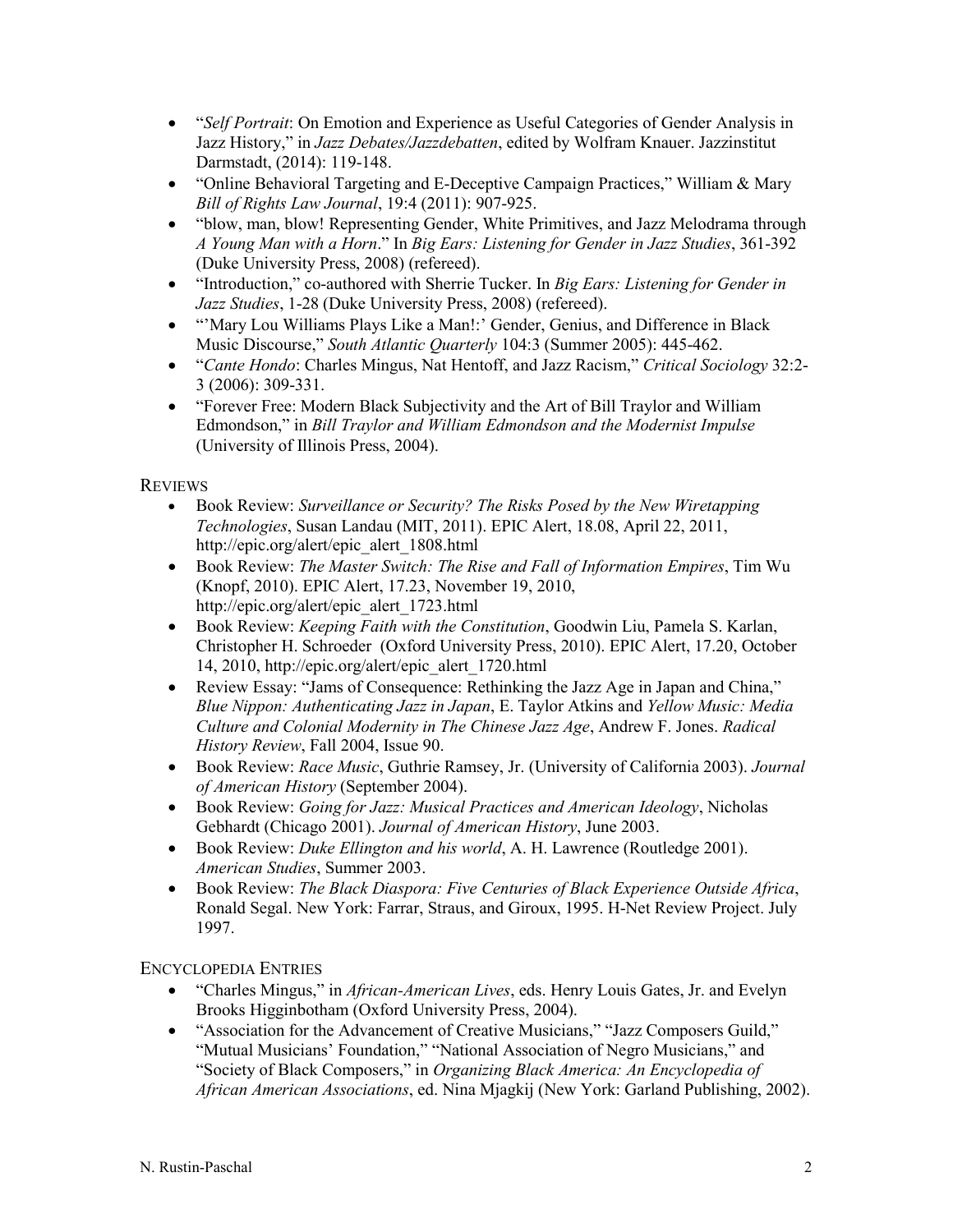## **EXPERIENCE:**

#### ACADEMIC APPOINTMENTS

**Assistant Professor***,* RHODE ISLAND SCHOOL OF DESIGN, 2019-present

• History, Philosophy, and Social Sciences Department

**Humanities Teacher,** KANSAS CITY ACADEMY, Kansas City, MO, 2016-2017

**Assistant Professor,** UNIVERSITY OF ILLINOIS AT URBANA-CHAMPAIGN, 2001-2006

• Afro-American Studies & Research Program, Women's Studies, and the Institute of Communications Research

**Chancellor's Minority Postdoctoral Fellow**, UNIVERSITY OF ILLINOIS AT URBANA-CHAMPAIGN, 1999-2001

• Afro-American Studies & Research Program

**Gaius Charles Bolin Dissertation Fellow in American Studies,** WILLIAMS COLLEGE, 1998- 1999

**Expository Writing Instructor,** NEW YORK UNIVERSITY, 1997-1998

COURSES TAUGHT

Art and Law Freedom Dreams: Art, Race, Resistance Introduction to American Studies Introduction to African American Studies African American Cultural Practice and Criticism Representing Blackness Jazz and Urban Life Black America in the Fifties Race and Masculinities Expository Writing

LAW:

**Open Government Fellow**, ELECTRONIC PRIVACY INFORMATION CENTER (EPIC), Washington, DC, AY 2010- 2011

**Law Clerk**, ELECTRONIC PRIVACY INFORMATION CENTER (EPIC), Washington, DC, Summer 2009

**Law Clerk,** NONPROFIT PRO-BONO CLINIC**,** Charlottesville VA, Spring 2009

**Law Clerk,** THOMAS JEFFERSON CENTER FOR THE PROTECTION OF FREE EXPRESSION, Charlottesville, VA, May 2008-August 2009

**Law Clerk**, Office of General Counsel, INSTITUTE FOR MUSEUM AND LIBRARY SERVICES, Washington, D.C., Summer 2008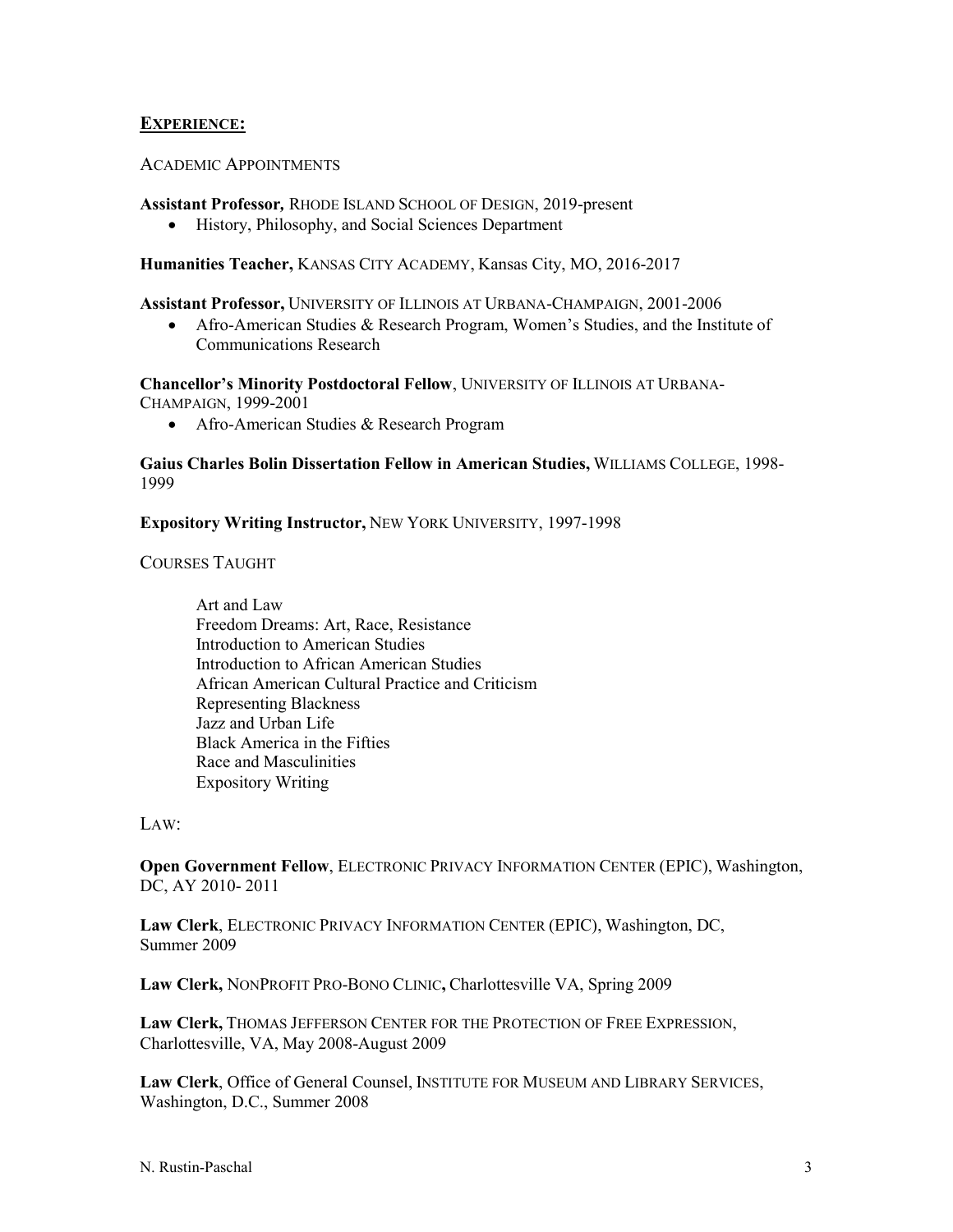# **AWARDS, GRANTS, FELLOWSHIPS, AND HONORS:**

#### **UNIVERSITY OF ILLINOIS AT URBANA-CHAMPAIGN**

- Research Board, Humanities Release Time, Fall 2005
- Illinois Program for Research in the Humanities (IPRH), Fellowship, 2004-2005
- Research Board Grant, 2002, \$13,500
- Chancellor's Minority Postdoctoral Fellow, 1999-2001

Haynes Foundation Research Grant, Historical Society of Southern California, 2000

Honorable Mention, Ford Foundation Dissertation Fellowship, 1999

Gaius Charles Bolin Dissertation Fellowship, Williams College, 1998-1999

1998 Huggins-Quarles Award, Organization of American Historians

Research Assistantship, International Center for Advanced Studies, Project on Cities and Urban Knowledges, New York University, 1997-1998

## **PRESENTATIONS:**

INVITED PRESENTATIONS

- "Why Aren't We All Jazz Feminists Now?," Center For American Music, University of Texas, Austin, March 2019
- "Gender in Jazz: Charles Mingus and the Commitment to Love," Distinguished Lecturer, Northwest Vista College, April 2018
- "*The Kind of Man I Am: Jazzmasculinity and the World of Charles Mingus Jr.*," Ralph Bunche Center for African American Studies, UCLA, February 2018
- "*The Kind of Man I Am*: Charles Mingus Jr. and Gender in Jazz," University of Kansas, March 2017
- "The Jazzman: Expanding Debates Around Gender, Race, and Emotion in Jazz History," Jazzinstitut Darmstadt, Darmstadt, Germany, September 2013.
- "Online Behavioral Tracking and E-Deceptive Campaigns," Privacy, Democracy, and Elections Symposium, William and Mary Law, October 2010
- "Rethinking Women in Jazz Historiography," Panel, Center for Jazz Studies, Columbia University, January 2005
- IPRH Spring 2003 Conference, "The South," Panel Session led by Krannert Art Museum, University of Illinois, April 2003
- Unit for Criticism and Interpretive Theory, Spring 2003 Conference, "African American Literary Theory," University of Illinois, April 2003
- "Jazz and Gender Studies," University of Maryland, College Park, March 2003
- "*Deep Song*: Jazz and Emotion in the Postwar U.S.," Young Scholars Speaker Series, University of Notre Dame, April 2002
- "*This is Almost My Time*: Toward a Cultural History of Black Masculinity," Northwestern University, February 2001
- "*Reading The Triumph of the Underdog*: Reading Mingus," JazzTown, Williams College, April 1999
- "*Mingus and Ellington*," Duke Ellington Centennial Festival, Amherst College, February 1999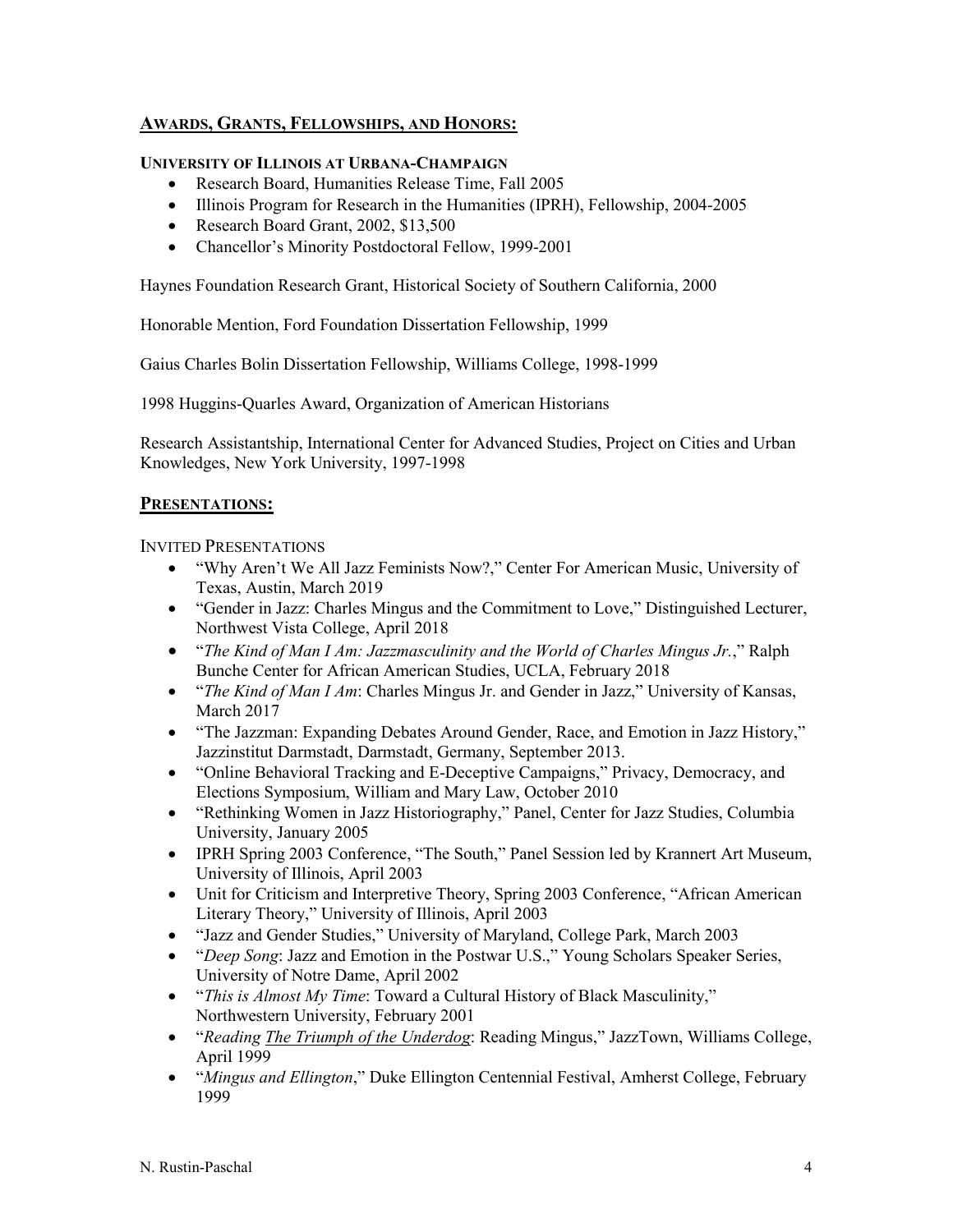- "*Between Books and Life*: My Story in Academia," NYU's Graduate Schools' Orientation, August 1997
- "*On the Sunny Side of the Street*: The Place of Black Women Professors," Association of Black Women in Higher Education, Bi-Annual Meetings, Philadelphia, PA, June 1997
- "*College and You*," Sisterhood Infinity, Inc., Brooklyn, NY, June 1997

RESEARCH SEMINARS:

• "Meanings and Representations of Work in the Lives of Women of Color," Ford Foundation funded Interdisciplinary Research Seminar, a project directed by Professor Sharon Harley, Afro-American Studies Program, University, of Maryland, 2002-2005.

PANEL PRESENTATIONS:

- "*Big Ears* at 10," Feminist Music &Theory Conference, Boston, MA June 2019
- Roundtable for "Racial America" Special Issue of South Atlantic Quarterly, Association for the Study of African American Life and History, Pittsburgh, PA, September 2004
- Roundtable on Cultural Politics in Postwar New York City, American Studies Association annual convention, November 2003
- Blues Colloquium, Krannert Art Museum, University of Illinois at Urbana-Champaign, October 2003
- "*Up From Dixie*: Whiteness and Coming-of-Age in Jazz Fiction and Autobiography," Unit for Criticism and Interpretive Theory, Univ. of Illinois at Urbana-Champaign, September 2003
- "*A Seductive Menace*: Hazel Scott, Lena Horne and the gender politics of Jazz in the Age of Un-American Activities," UIUC Womens' Studies, Feminist Scholarship Brown Bag Series, February 2003
- "*le roi jones talking*: black manhood, emotional life, and jazz knowledge," American Studies Association annual convention, November 2002
- "*Jazz Moderns and Forms, Emotionality, and Masculine Difference at Mid-Century*," Modernist Studies Association, October 2002
- "*A Seductive Menace*: Hazel Scott, Lena Horne and the gender politics of Jazz in the Age of Un-American Activities," Association for the Study of African American Life and History, October 2002
- "*A Seductive Menace*: Hazel Scott, Lena Horne and the gender politics of Jazz in the Age of Un-American Activities," Music and American Cultures Fall Festival of the American Arts and Nation Conference sponsored by the Program in American Studies, Michigan State University, September 2002
- "*Jazz Moderns and Forms, Emotionality, and Masculine Difference at Mid-Century*" 2002 Guelph Jazz Festival Colloquium, September 2002
- "*Sepia Cinderella*: Hazel Scott and Gender Politics in Jazz Culture's Cult of Personality," Berkshire Conference of Women Historians, June 2002
- "*Passions of a Man*: Race, Emotions, and Gender in Jazz Culture," University of Houston Black History Workshop, March 2002
- "*The Mystery of Black*: Nat Hentoff and the Liberal Discourse of Jazz Politics and Race in the 1950s, Columbia University, April 2001
- "*No Private Income Blues*: The Debut Records Story," American Studies Association annual convention, Montreal Quebec, October 1999
- "*I've Got You Under My Skin:* Black Men, Music, and Sexuality," Concordia University, Montreal Quebec, October 1998